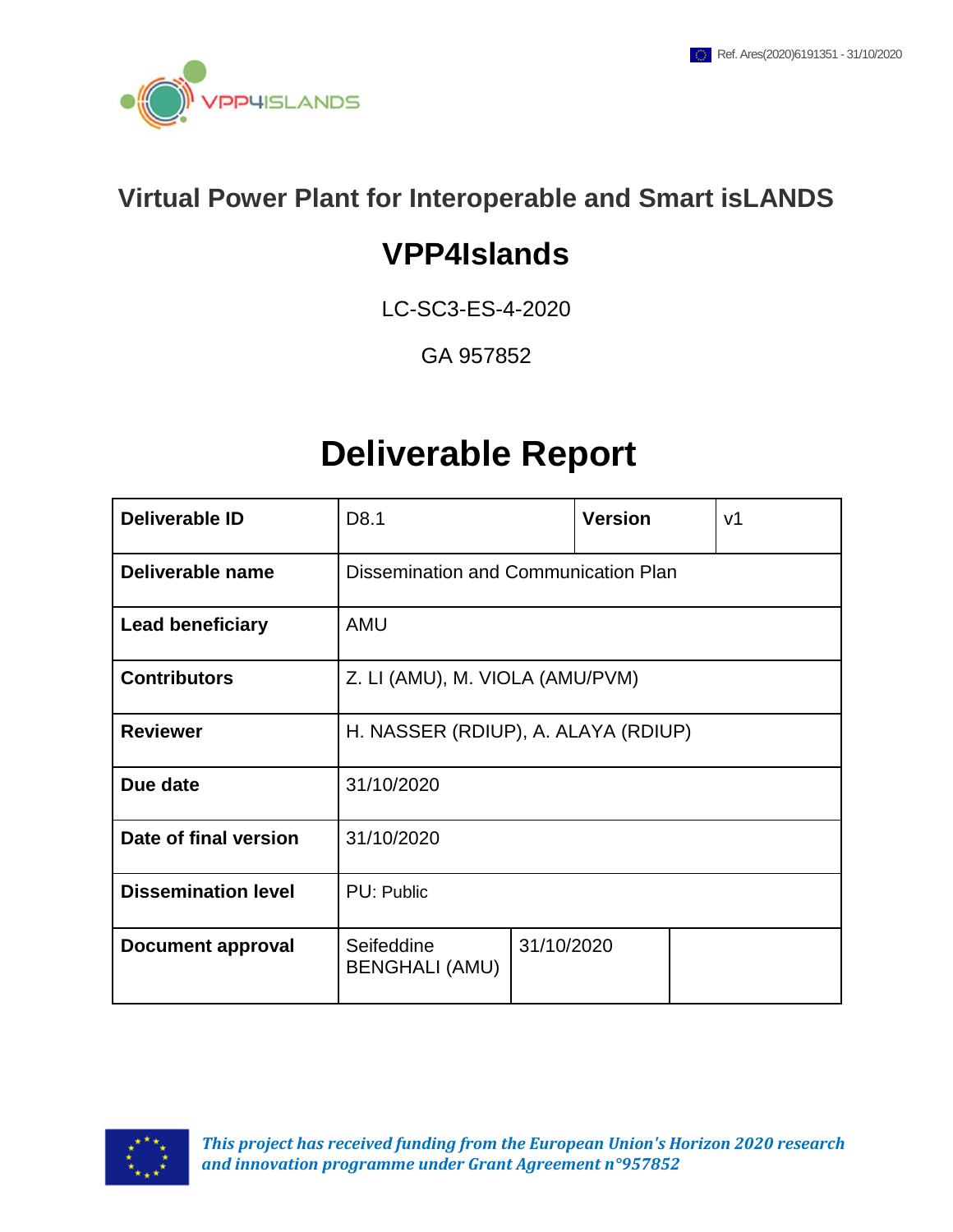

**Acknowledgement**: VPP4ISLANDS is a Horizon 2020 project funded by the European Commission under Grant Agreement no. 957852.

**Disclaimer**: The views and opinions expressed in this publication are the sole responsibility of the author(s) and do not necessarily reflect the views of the European Commission

#### **REVISION AND HISTORY CHART**

| <b>Version</b> | <b>Date</b> | Main Author(s)                                                        | <b>Summary of changes</b> |
|----------------|-------------|-----------------------------------------------------------------------|---------------------------|
| V1             |             | 30/10/'20   A.A. (RDIUP), Z.L. (AMU), H.N. (RDIUP),<br>M.V. (AMU/PVM) | N.A.                      |
|                |             |                                                                       |                           |
|                |             |                                                                       |                           |

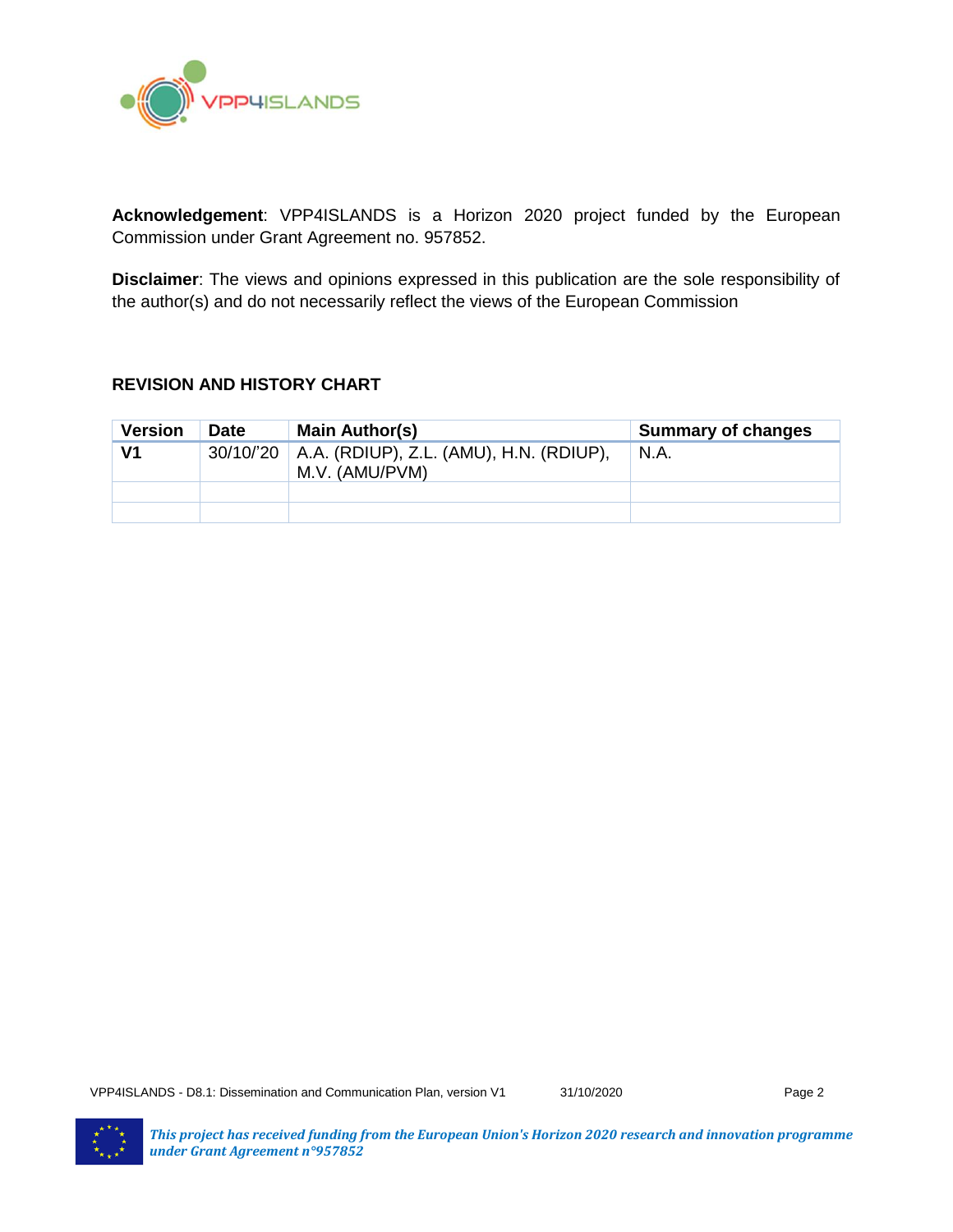

# Table of Contents

| 1. |      |                                                                                   |  |  |  |  |  |
|----|------|-----------------------------------------------------------------------------------|--|--|--|--|--|
| 2. |      |                                                                                   |  |  |  |  |  |
| 3. |      |                                                                                   |  |  |  |  |  |
|    | 3.1. |                                                                                   |  |  |  |  |  |
|    | 3.2. |                                                                                   |  |  |  |  |  |
|    | 3.3. |                                                                                   |  |  |  |  |  |
|    | 3.4. |                                                                                   |  |  |  |  |  |
|    |      |                                                                                   |  |  |  |  |  |
|    |      |                                                                                   |  |  |  |  |  |
|    |      |                                                                                   |  |  |  |  |  |
|    |      |                                                                                   |  |  |  |  |  |
|    |      |                                                                                   |  |  |  |  |  |
|    | 3.5. |                                                                                   |  |  |  |  |  |
|    | 3.6. |                                                                                   |  |  |  |  |  |
|    | 3.7. | <b>MONITORING AND EVALUATION OF COMMUNICATION AND DISSEMINATION ACTIVITIES 20</b> |  |  |  |  |  |
|    | 3.8. |                                                                                   |  |  |  |  |  |
|    | 3.9. |                                                                                   |  |  |  |  |  |

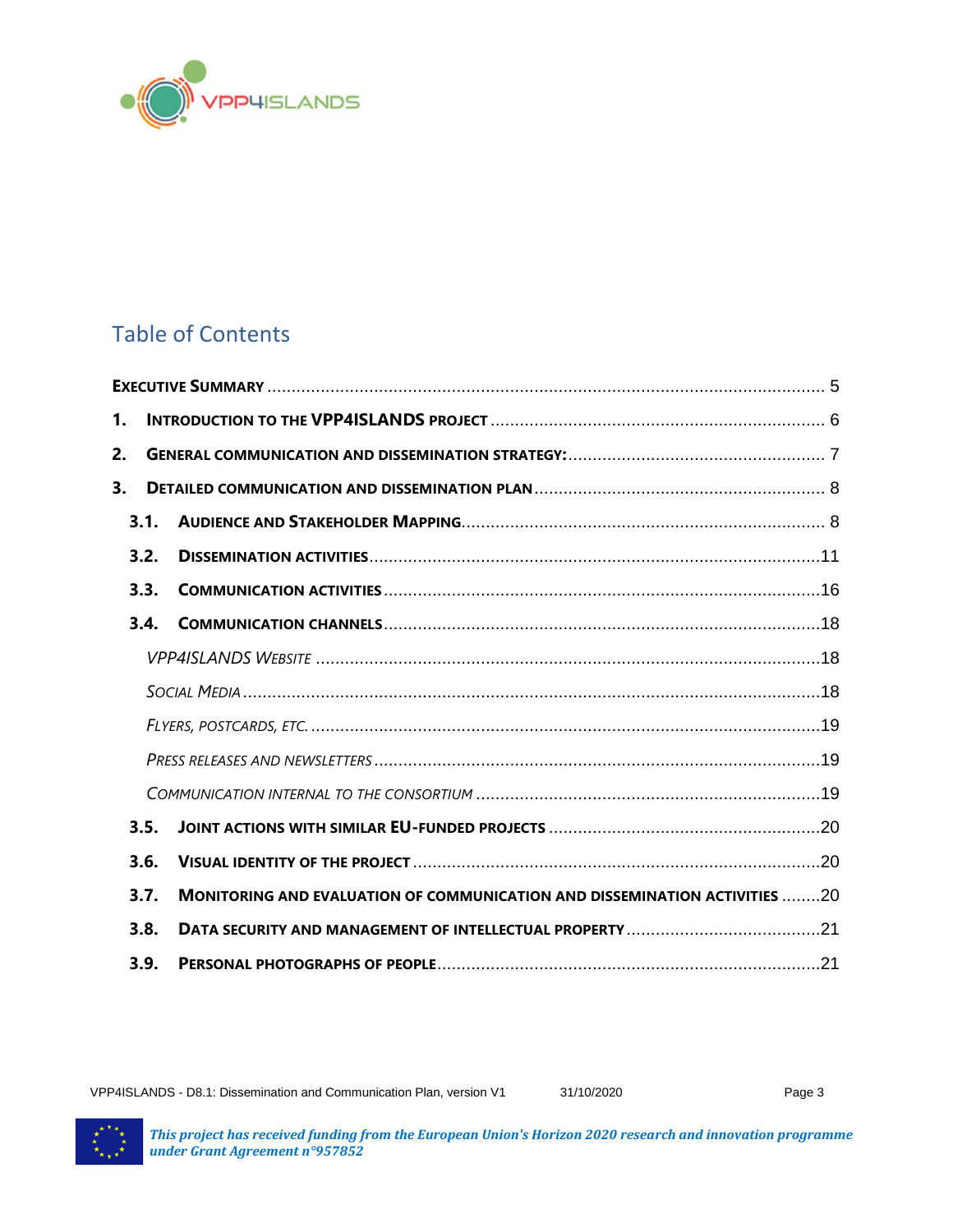

#### List of abbreviations and Acronyms

| <b>Abbreviation</b>   | <b>Meaning</b>                                                  |
|-----------------------|-----------------------------------------------------------------|
| <b>ALWA</b>           | AlgoWatt                                                        |
| <b>AMU</b>            | Aix-Marseille Université                                        |
| <b>BC2050</b>         | Blockchain2050                                                  |
| <b>BornholmsVarme</b> | Bornholms Varme A/S                                             |
| <b>BoZI</b>           | Bozcaada Belediye Baskanligi                                    |
| <b>BUL</b>            | <b>Brunuel University</b>                                       |
| <b>CIVI</b>           | <b>CIVIESCO</b> srl                                             |
| <b>CSIC</b>           | Consejo Superior de Investigaciones Científicas                 |
| <b>CU</b>             | <b>Cardiff University</b>                                       |
| <b>DAFNI</b>          | Network of Sustainable Greek Islands                            |
| <b>DER</b>            | Distributed energy resources                                    |
| <b>DL</b>             | <b>Digital Twin</b>                                             |
| <b>DLT</b>            | <b>Digital Ledger Technologies</b>                              |
| <b>FORM</b>           | Consell Insular de Formentera                                   |
| <b>FTK</b>            | FTK Forschungsinstitut fur Telekommunikation und Kooperation EV |
| <b>GHG</b>            | Greenhouse gases                                                |
| <b>GRADO</b>          | Comune di Grado                                                 |
| <b>IDEA</b>           | Ingenieria Y Diseno Estructural Avanzado                        |
| <b>INAVITAS</b>       | <b>INAVITAS Enerji AS</b>                                       |
| <b>LIS</b>            | Laboratoire Informatique des Systèmes                           |
| <b>JV</b>             | Joint Venture                                                   |
| <b>PVM</b>            | Protisvalor Méditerranée                                        |
| <b>RES</b>            | Renewable energy sources                                        |
| <b>RDIUP</b>          | <b>RDI'UP</b>                                                   |
| <b>REGENERA</b>       | REGENERA LEVANTE                                                |
| <b>SCHN</b>           | <b>Schneider Electric</b>                                       |
| <b>TROYA</b>          | <b>TROYA CEVRE DERNEGI</b>                                      |
| <b>UEDAS</b>          | Uludag electric dagitim                                         |
| <b>VESS</b>           | Virtual energy storage systems                                  |
| <b>VPP</b>            | <b>Virtual Power Plant</b>                                      |

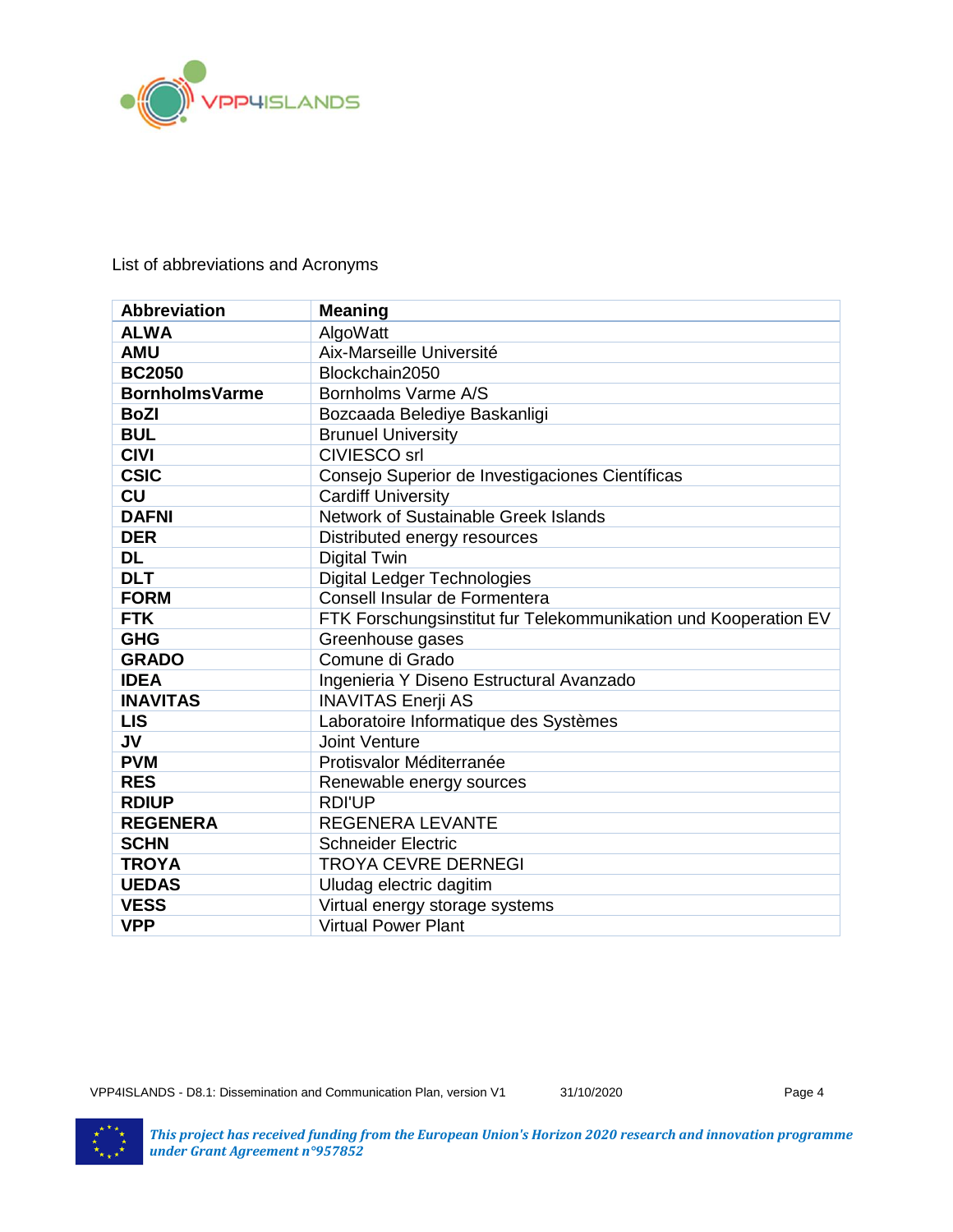

## <span id="page-4-0"></span>**EXECUTIVE SUMMARY**

The following Dissemination and Communication Plan represents a framework for dissemination and communication activities to be realized during the lifetime of the project VPP4Islands, guided by the overall objective of achieving long-term impact of project results at national, regional, European and international levels. In order to obtain the best results, our communication and dissemination plan is set as a living document. This roadmap will be further elaborated and continuously reviewed and updated during the project as part of D8.2. "Dissemination & Communication Activity Report"

The plan is a deliverable of Work Package 8 "Dissemination, communication and exploitation of results".

The strategy might be slightly revised and extended in accordance with the information received from other work packages and with new dissemination opportunities that may arise in the lifetime of VPP4Islands project. Project meetings will regularly discuss issues relevant for the consortium's activities and decide about the use and sharing of knowledge based on a choice of relevant channels for the respective target groups so that dissemination and communication actions are periodically re-evaluated and realigned.

This deliverable will be updated whenever necessary and at least at M12 by RDIUP and AMU.

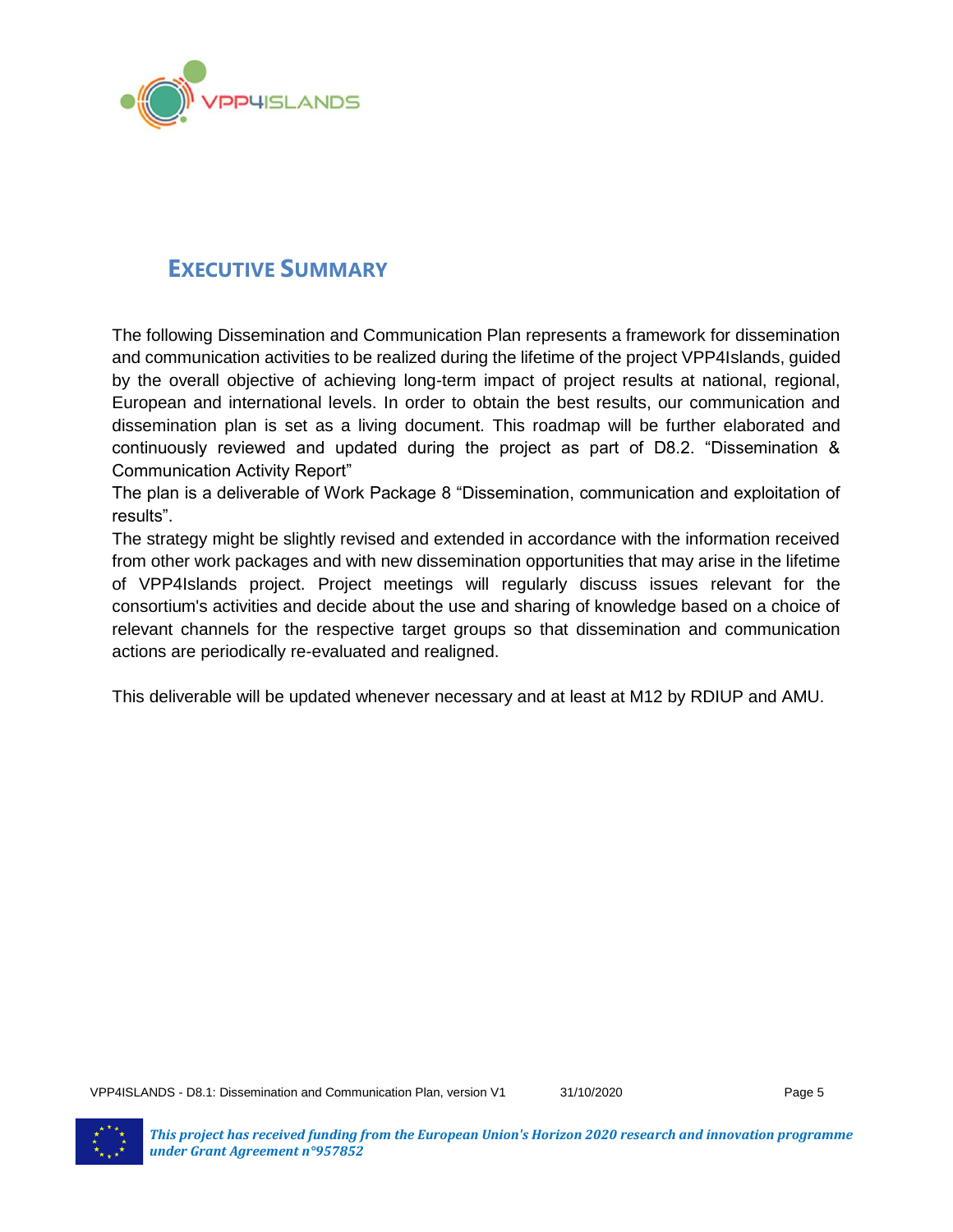

# <span id="page-5-0"></span>**1. INTRODUCTION TO THE VPP4ISLANDS PROJECT**

VPP4Islands is a collaborative project, granted in the framework of Horizon 2020 topic LC-SC3- ES-4-2020 "Decarbonising energy systems of geographical Islands". The project aims to facilitate the integration of renewable systems, accelerate the transition towards smart and green energy and help Islands to exploit energy efficiency potential and innovative storage approaches, foster the active participation of citizens and become self-sufficient in energy, while reducing costs, GHG emissions and reliance on heavy fuel oil to generate power, and creating new intelligent business, growth and local skilled jobs.

To reach these goals, VPP4Islands project proposes disruptive solutions based on digital twin concept, Virtual energy storage systems (VESS) and Distributed Ledger technology (DLT) to revolutionize the existing VPP and build smart energy communities. Based on aggregation and smart management of distributed energy resources (DERs), VPP4Islands increases the flexibility and profitability of energy systems while providing novel services. VPP4Island will also enhance the Demand Response Capability of consumers by understanding their behaviors and promoting self-consumption.

In order to validate and evaluate the proposed solutions, two use cases in real-life with diverse assets in two leading islands are planned. The control and optimization of different systems will be extended to consider not only electrical, but also multi-energy vectors. Moreover, the qualified VPP4Islands solutions will be replicated in 3 follower islands, in order to generate and initiate smart sustainable energy plans. Also, VPP4Islands will generate durable social and environmental values for the benefit of consumers/prosumers. Finally, VPP4Islands project consortium is composed of 2 large companies, 1 DSO, 6 SMEs, 3 universities, 2 RTOs, 3 islands municipalities, and 2 non-profits organisations.



VPP4ISLANDS - D8.1: Dissemination and Communication Plan, version V1 31/10/2020 Page 6



*This project has received funding from the European Union's Horizon 2020 research and innovation programme under Grant Agreement n°957852*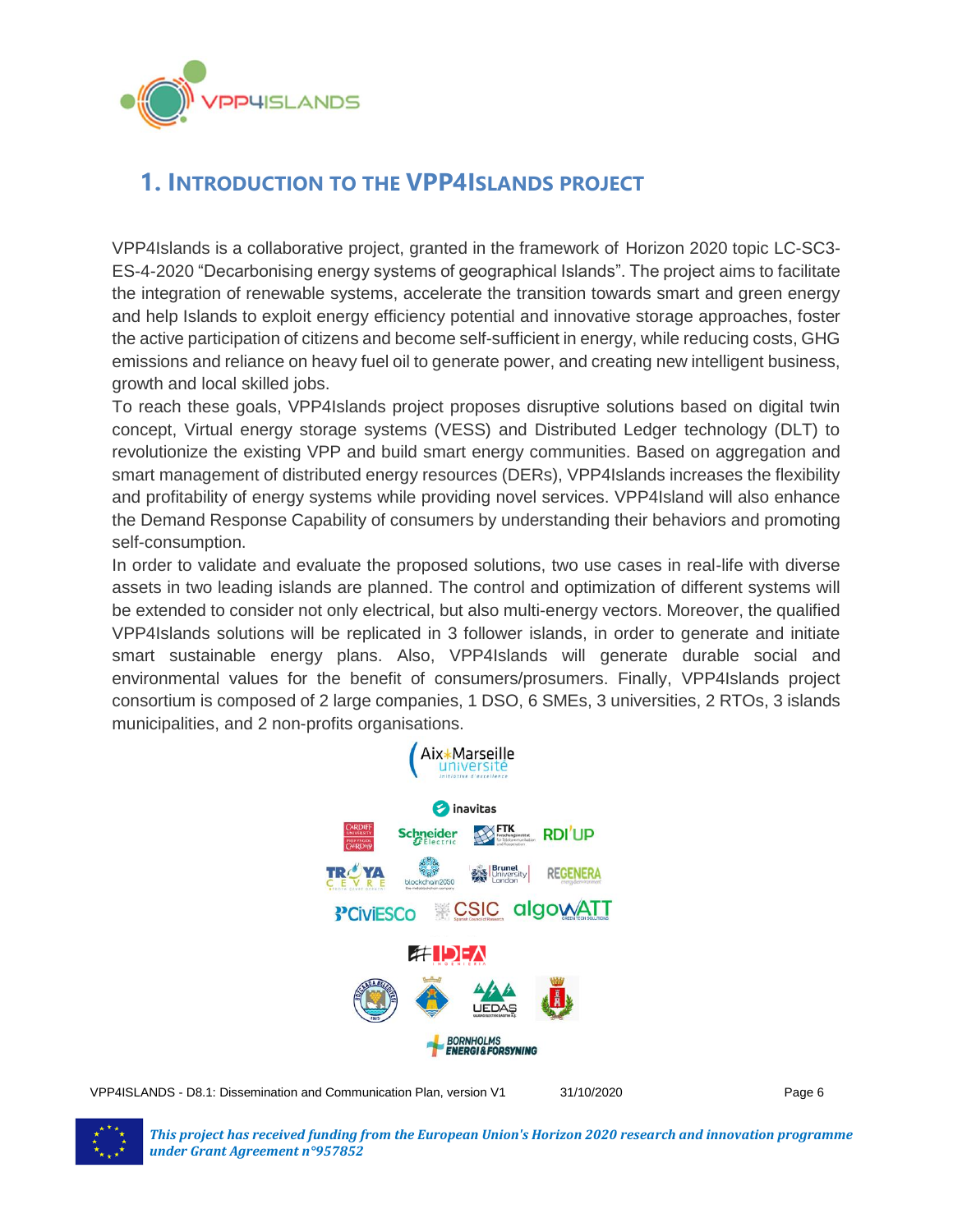

## <span id="page-6-0"></span>**2. GENERAL COMMUNICATION AND DISSEMINATION STRATEGY**

VPP4Islands communication and dissemination strategy is based on 5 pillars:

- 1. Broadcast the project research findings to scientific communities
- 2. Disseminate project objectives and results to industrial stakeholders
- 3. Communicate with policymakers and public organisations
- 4. Create collaborations and Joint Ventures with similar projects and exchange knowledge
- 5. Guarantee public awareness

Following these pillars will: 1) ensure reaching the project relevant KPIs; 2) guarantee an optimal visibility of the project and its results; 3) increase the likelihood of market uptake of our solutions and the knowledge that produces.

In order to reach above objectives and the predefined pillars, VPP4Islands team will:

- a. Create the project website and its visual identity (logo, graphic chart, templates …)
- b. Define VPP4Islands target groups
- c. Enlist most relevant channels to reach these target groups
- d. Create dedicated channels for VPP4Islands in most common social media networks (Twitter, LinkedIn, Facebook, YouTube, …)
- e. Make sure that at least one partner is representing our project in related seminars, conferences, webinars …
- f. Define specific KPIs for dissemination and communication activities evaluation.

With reference to the definition of target groups, we rely on the following frame:

- Communication aims to reach the society at large and the broad public. It addresses the citizens of regions close to industrial areas and the respective workers/employees of the VPP4Islands demo sites but also any other audience group interested in the broader topic. The goal of the VPP4Islands communication activities is to inform a broad audience that is directly or indirectly affected by the project and to improve the social acceptance of VPP4Islands solutions.
- Dissemination aims to reach a specific audience that is well informed about topics related to VPP, the reduction of CO2 emissions, etc. to inform about (technical) results and expected impacts of the project. This encompasses industrial end-users, retailers and distributors of technologies, entities specialized in storage, integrators, DSO/TSO and RES producers, VPP4Islands consortium and Advisory Board, governments, institutes,

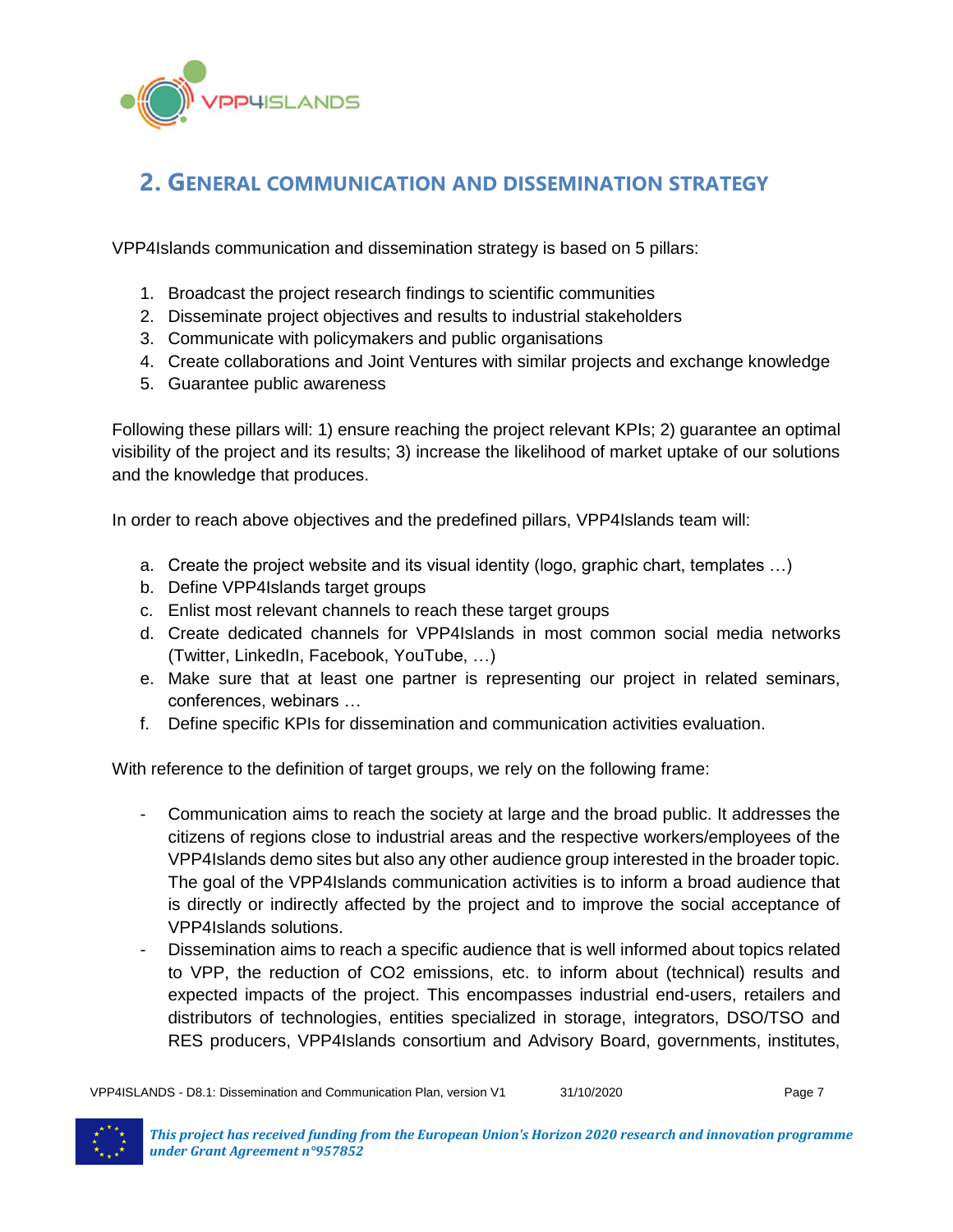

academia and universities, investors, influential bodies, policy makers, societal stakeholders and associations in the RES and Grid fields.

The objective is to maximise the impact for an action which seeks to coordinate and integrate the work and aspirations of different sectors at distinct levels. To correctly inform actors at local, regional, national, European and international levels, VPP4Islands project partners will establish a series of mechanisms which will promote and efficiently inform of actions designed to result in the appropriate targets. Moreover, these actions will aid the creation of awareness, consensus and a subsequent political, social, economic and technical continuity. Knowledge transfer and experience exchange is in this framework of the highest importance.

As the real value of a project cannot be measured only by its objectives and results but also by its impact on the appropriate target areas as well as its capacity to be sustained and developed beyond this project, we wish to say that besides the "communication and dissemination plan", VPP4Islands will develop a high level exploitation strategy. This strategy will be object of a dedicated deliverable of the project that will be published at month 24 of the project.

## <span id="page-7-0"></span>**3. DETAILED COMMUNICATION AND DISSEMINATION PLAN**

## <span id="page-7-1"></span>**3.1. AUDIENCE AND STAKEHOLDER MAPPING**

The table below summarizes the target audiences, information needs, key messages and expected impacts and defines appropriate tools and materials to reach them. VPP4Islands consortium has identified the following groups:

| $N^{\circ}$ | <b>Target</b><br>groups | <b>Details</b>                                         | <b>Key</b><br>message<br>objectives                                 | <b>Expected</b><br>impacts,<br><b>KPIs</b>                                        |
|-------------|-------------------------|--------------------------------------------------------|---------------------------------------------------------------------|-----------------------------------------------------------------------------------|
| A           | <b>Islands</b>          | Interconnected<br>and<br>non-interconnected<br>islands | Our solutions ensure<br>smart and near<br>a<br>zero emission island | <b>Involve</b><br>at<br>least<br>5<br>islands<br>additional<br>(mainly via DAFNI) |

**Table 1:** target audiences, key messages and impacts

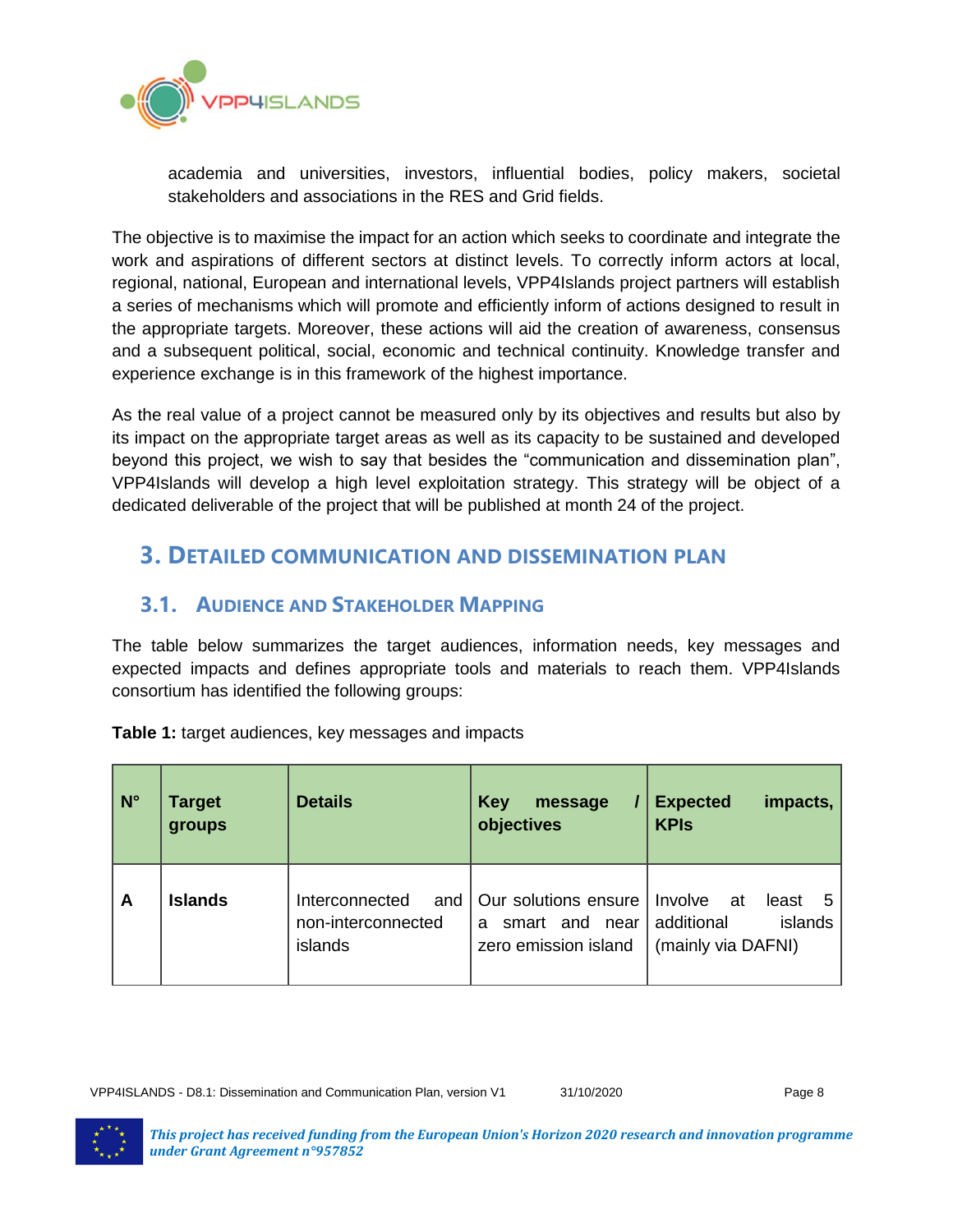

| B | <b>Existing</b><br>projects                                       | Projects funded<br>under ES-8, ES-5,<br>$EC-3$                                                                                | Define<br>strong<br>twinning<br>and<br>common<br>strategic<br>goals.                                       | 2 joint ventures and<br>Better coordination for<br>a successful project.                     |
|---|-------------------------------------------------------------------|-------------------------------------------------------------------------------------------------------------------------------|------------------------------------------------------------------------------------------------------------|----------------------------------------------------------------------------------------------|
| C | <b>Academic</b><br>partners                                       | Students,<br>Researchers,<br><b>Universities</b><br>and<br>RTOs interested<br>in<br>VPP.                                      | Establish<br>strategic<br>ties with<br>academic<br>institutions.<br>Share<br>knowledge<br>and<br>findings. | <b>Establish</b><br>knowledge<br>transfer and at least two<br>collaborations.                |
| D | <b>TSO/DSOs</b><br>and other                                      | Local and European<br>DSO/TSO,<br>utilities.<br>ESCOs, retailers.                                                             | offer<br>flexible<br>We<br>ancillary services.<br>Our solution reduces<br>intermediaries.                  | Extend our knowledge<br>motivate<br>base<br>and<br>them<br>to<br>use<br>our<br>platform.     |
| Е | Hardware,<br><b>Technology</b><br>and Service<br><b>Providers</b> | Software developers,<br>IOT providers, smart<br>meters.<br>connected<br>devices and Cloud-<br>solution<br>based<br>providers. | Possibility<br>to<br>collaborate<br>and<br>ICT-<br>enhance our<br>tools.                                   | Identify new solutions<br>the<br>and<br>keep<br>consortium<br>informed<br>about innovations. |
| F | Aggregators,<br>smart grid                                        | <b>Buyers</b><br>0f<br>green<br>certified<br>energy,<br>electricity<br>traders,<br>microgrids.                                | Our<br>solutions<br>are<br>highly flexible<br>and<br>optimise revenues.                                    | Encourage<br>them<br>to<br>adopt our technologies.                                           |

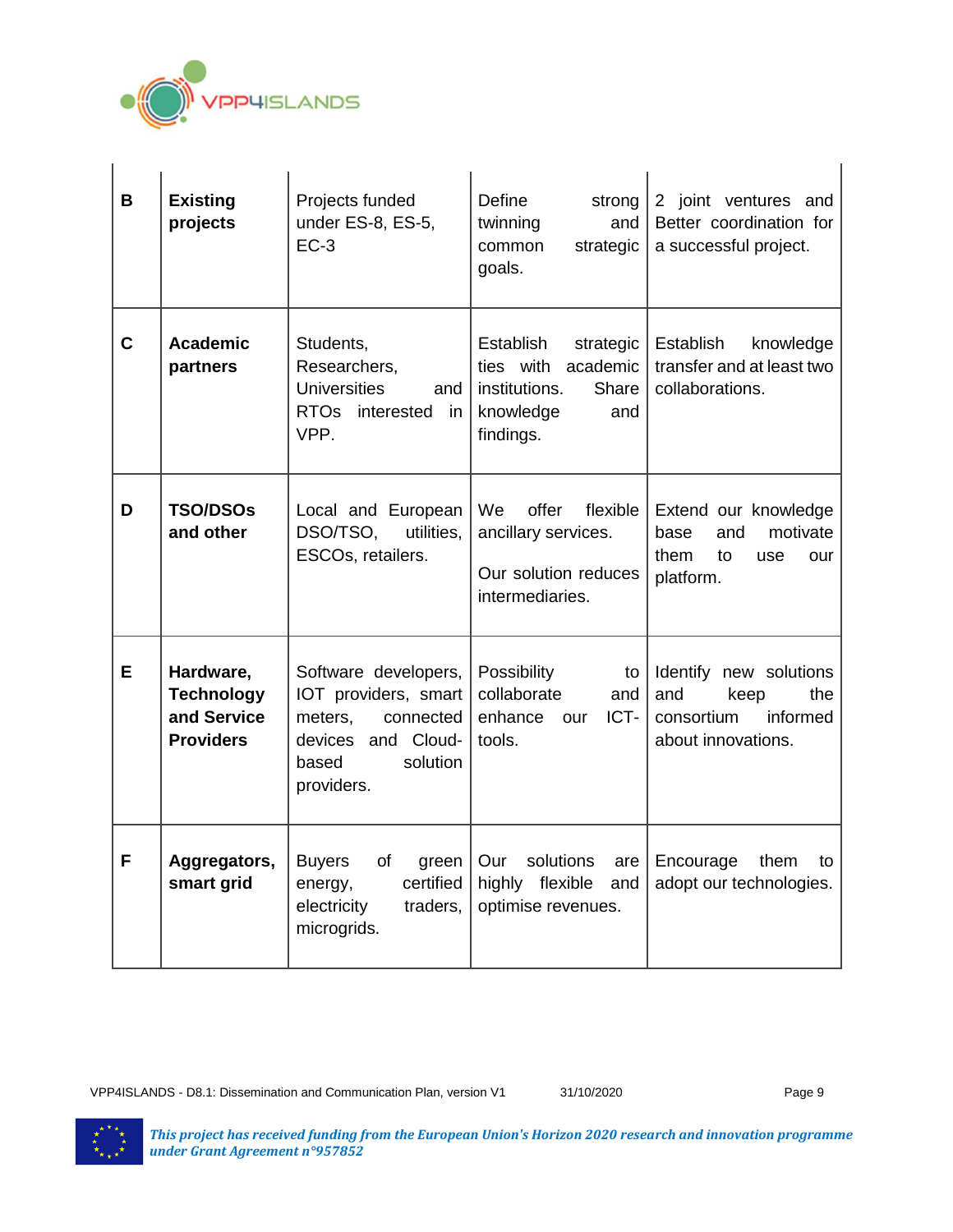

| G | <b>DRES and</b><br><b>ESS and</b><br><b>Integrators</b>                       | Micro<br>CHP,<br>Wind<br>hydropower,<br>turbines, EV charging,<br>Controllable charging,<br><b>PV</b><br>installations,<br>Flywheels,<br>and<br>qualified integrators. | Our technologies are<br>performant<br>and<br>easily integrated.             | Convince them to join<br>project<br>and<br>our<br>integrate<br>our<br>technologies. Test new<br>combination of storage. |
|---|-------------------------------------------------------------------------------|------------------------------------------------------------------------------------------------------------------------------------------------------------------------|-----------------------------------------------------------------------------|-------------------------------------------------------------------------------------------------------------------------|
| H | <b>Power spot</b><br>markets                                                  | market<br>Electricity<br>mainly EEX, EPEX,<br><b>EXAA</b>                                                                                                              | Introduce<br>our<br>new<br>concepts                                         | Identify new markets<br>and trading strategies                                                                          |
| I | <b>Energy</b><br><b>Regulatory</b><br><b>Agencies and</b><br>policy<br>makers | CRE, The Council of $ $<br>European<br>Energy<br>Regulators<br>$(CEER)$ ,<br>Energy<br>Regulators<br>Regional association<br>(ERRA);                                   | Participate<br>in<br>decision<br>makings<br>and standardization<br>vision   | Suggest at least two<br>policies<br>define<br>and<br>regulations<br>and<br>protocols.                                   |
| J | <b>Government</b><br>agencies and<br>associations                             | Mainly<br>International<br>Energy Agency and<br>authorities.                                                                                                           | Our solution is totally<br>green and has a low<br>carbon footprint.         | Reduce<br>barriers<br>and<br>facilitate market uptake.                                                                  |
| K | <b>Investors</b><br>$\mathsf{in}$<br>renewable<br>energy                      | <b>Banks and financing</b><br>(LFIs)<br>institutions<br>business<br>angels,<br>and<br>startupers,<br>individual investors                                              | Main message: Our  <br>technologies<br>are<br>profitable<br>and<br>durable. | Identify new funds and<br>challenge our business<br>models.                                                             |

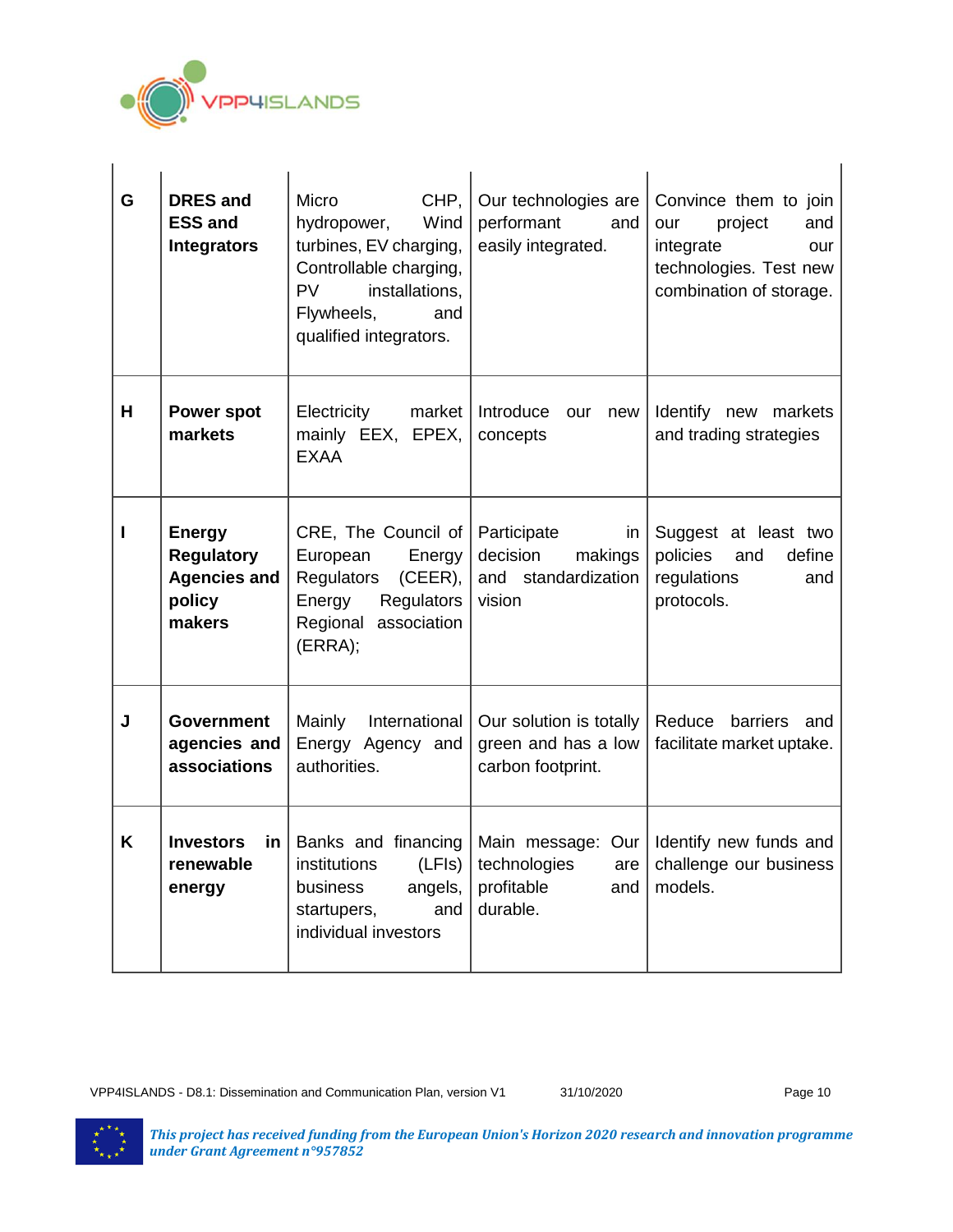

| of<br>generation,<br>benefits<br>large<br>the $\vert$<br>communities<br>and<br>the $\vert$<br>research<br>social<br>impacts<br>RES.<br>deployment<br>οf<br>various<br>renewable<br>energy systems. |  | <b>Society</b><br>at | Public,<br>young | the<br>Awareness on | the<br>social<br>Improve<br>concern and collective<br>knowledge about the<br>of benefits of deployment |
|----------------------------------------------------------------------------------------------------------------------------------------------------------------------------------------------------|--|----------------------|------------------|---------------------|--------------------------------------------------------------------------------------------------------|
|----------------------------------------------------------------------------------------------------------------------------------------------------------------------------------------------------|--|----------------------|------------------|---------------------|--------------------------------------------------------------------------------------------------------|

### <span id="page-10-0"></span>**3.2. DISSEMINATION ACTIVITIES**

The dissemination of expected results of the project will principally take place through number of publications over project duration, number of lectures delivered, international conference participation, meetings, seminars, new academic/industrial collaborations, new consortia initiated within the 8 European countries (France, Spain, Turkey, Germany, Netherland, Denmark, Italy and the United Kingdom), partnerships for future projects and the spinoffs created at the end of the project. Moreover, the partners of the consortium have strong experience in the dissemination of a wide range of project results at a wide range of events. In fact, the project has a highly experienced contingent of both industrial and academic partners**.** These partners have strong experience in the dissemination of findings in both applied and technological research. To maximize the impacts, VPP4Islands will deploy the following dissemination activities:

| <b>Table 2: Dissemination activities and upcoming actions</b> |  |
|---------------------------------------------------------------|--|
|---------------------------------------------------------------|--|

| <b>Target</b><br>group | <b>Dissemination</b><br>activities | <b>Partners</b>               | <b>Expected impacts</b>                                                                                                            | <b>Dissemination indicator</b>                                                                                                                                    |
|------------------------|------------------------------------|-------------------------------|------------------------------------------------------------------------------------------------------------------------------------|-------------------------------------------------------------------------------------------------------------------------------------------------------------------|
| $B-C-D-$<br>$E-I$      | <b>Journals</b>                    | All<br>scientific<br>partners | the<br>Increase<br>scientific productions<br>the consortium.<br>Ωf<br>Increase the impact<br>factors and ranking<br>of researchers | At least 8 articles and/or<br>publications.<br>Organising Special Issues in<br>high profile journals<br>with<br>contributions<br>from<br>the<br>project partners. |

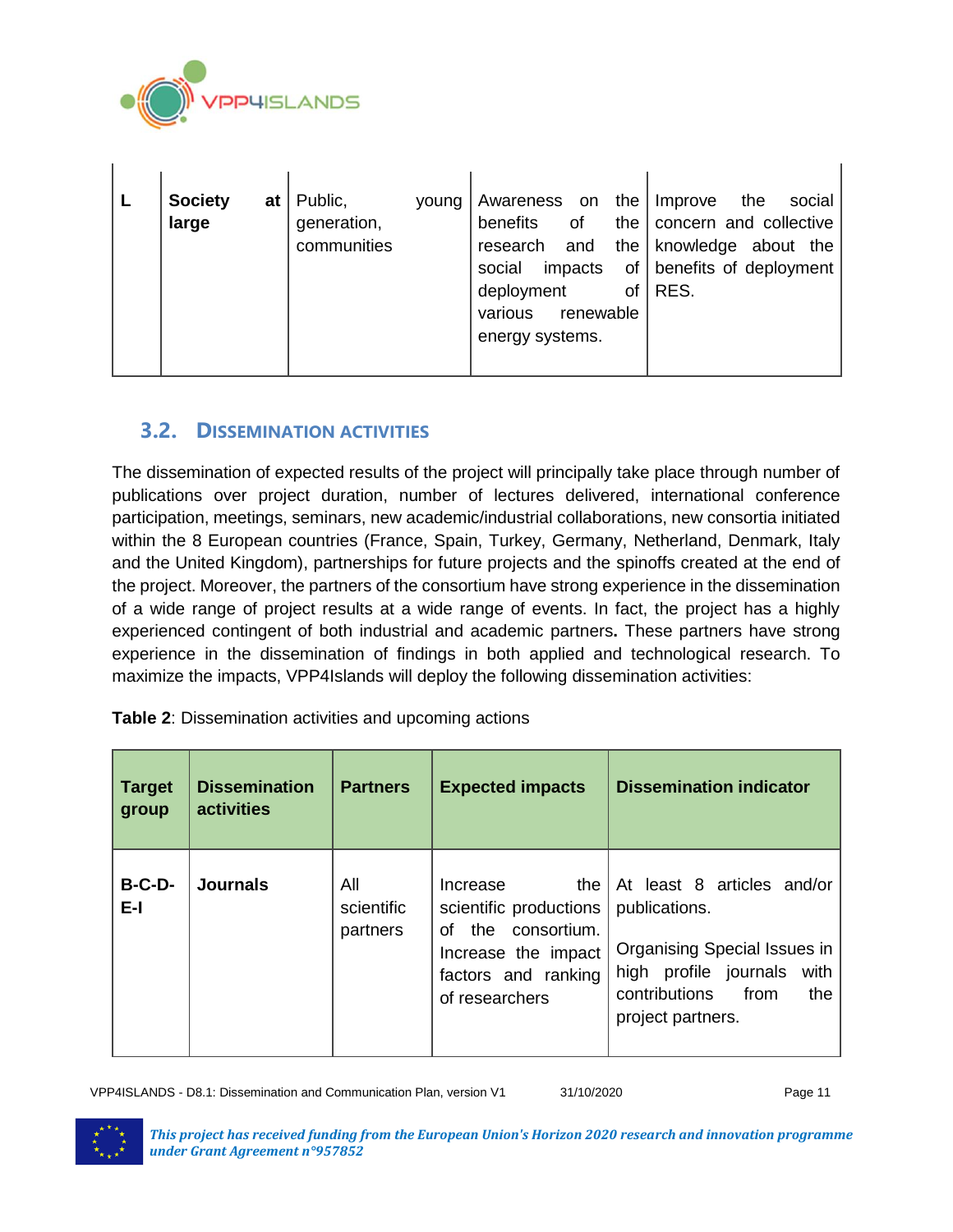

| $B-C-D-$<br>$E-I-J-K$           | <b>Conferences</b>   | All<br>academic<br>and<br>technical<br>partners | Learn from technical<br>sessions<br>and<br>workshops.<br>Ensure<br>Transfer<br>effective<br>technologies<br>and<br>disseminate the RDI<br>activities<br>of<br>VPP4Islands. | To<br>attend<br>more<br>1<br><b>or</b><br>conferences<br>partner<br>per<br>during the project<br>To organise panel sessions<br>in conferences (1 per year)<br>with presentations from the<br>project partners and invited<br>talks<br>by<br>relevant<br>other<br>projects. |
|---------------------------------|----------------------|-------------------------------------------------|----------------------------------------------------------------------------------------------------------------------------------------------------------------------------|----------------------------------------------------------------------------------------------------------------------------------------------------------------------------------------------------------------------------------------------------------------------------|
| All                             | Events /<br>seminars | All<br>academic<br>and<br>technical<br>partners | Gain access to new<br>networking channels.<br><b>Establish</b><br>novel<br>with<br>cooperation<br>end-users and meet<br>with sponsors and<br>exhibitors.                   | To assist and present our<br>solutions in 4 events during<br>the project                                                                                                                                                                                                   |
| All                             | <b>Webinars</b>      | WP-<br>Leaders,<br><b>AMU</b>                   | Engage<br>new<br>stakeholders<br>and<br>open discussion to<br>collect feedback.                                                                                            | To<br>organize 2<br>public<br>webinars per year                                                                                                                                                                                                                            |
| $A-B-C-$<br>$D-I-J$             | <b>Newspapers</b>    | All<br>partners                                 | Keep<br>stakeholders<br>informed about the<br>progress<br>and<br>findings                                                                                                  | One news per partner.                                                                                                                                                                                                                                                      |
| $B-C-D-$<br>$E-F-G-$<br>$I-J-K$ | Whitepaper           | <b>RDIUP</b>                                    | Facilitate<br>the<br>communication<br>with<br>stakeholders.<br>Showcase the high-                                                                                          | At least 10 well designed<br>pages to present the added                                                                                                                                                                                                                    |

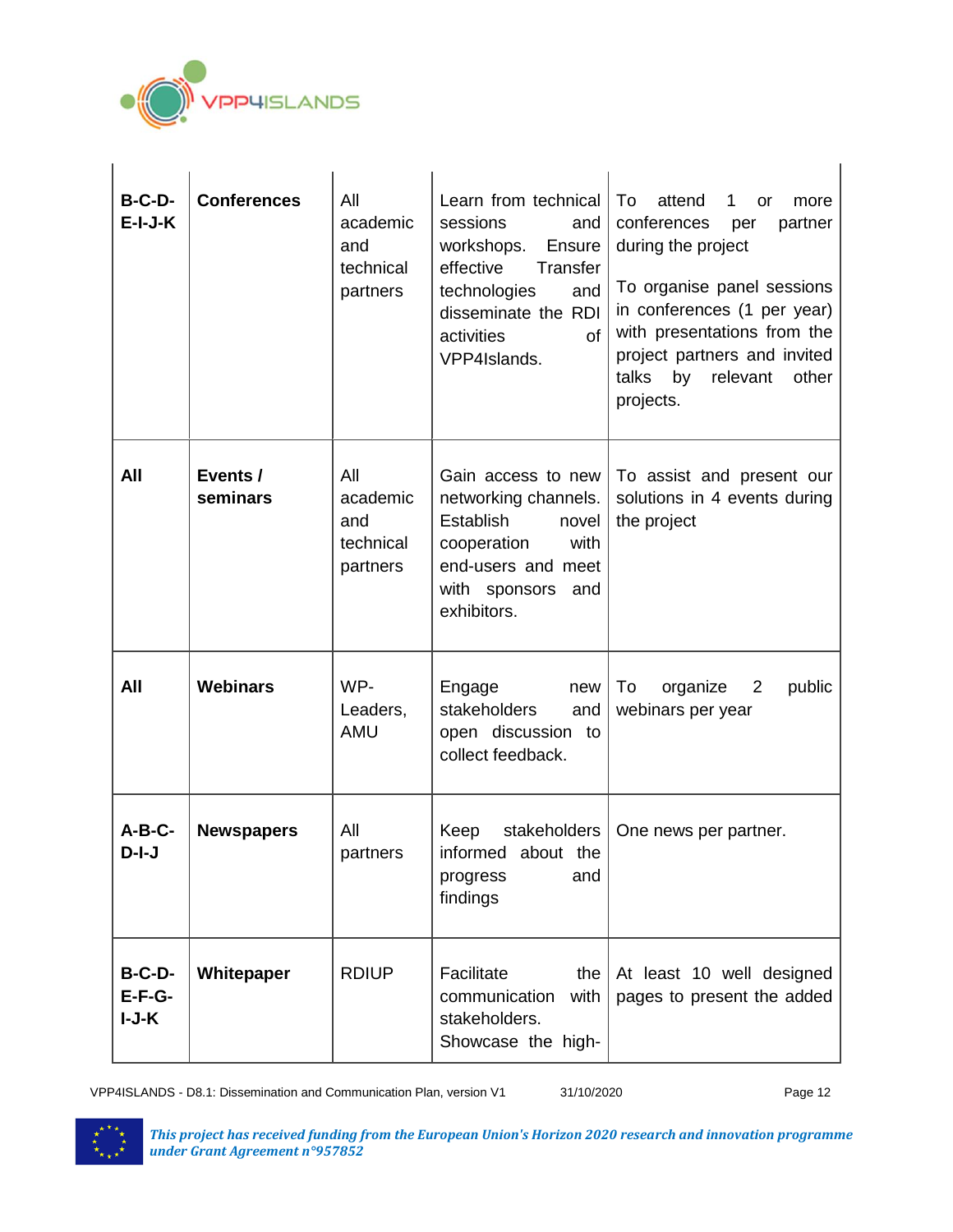

|                       |                                                   |                                                   | level expertise of all $\vert$ values<br>partners.                                                                                                                                                                                                  | of<br>VPP4Island<br>innovations and services                                                                                             |  |  |
|-----------------------|---------------------------------------------------|---------------------------------------------------|-----------------------------------------------------------------------------------------------------------------------------------------------------------------------------------------------------------------------------------------------------|------------------------------------------------------------------------------------------------------------------------------------------|--|--|
| $B-D-F-$<br>J-K       | <b>Guidelines</b>                                 | <b>AMU</b>                                        | Reinforce<br>the $ $<br>influence<br>and<br>spreading<br>of<br>the<br>consortium<br>in<br>the<br>industrial sectors.                                                                                                                                | One document (at least 40<br>pages), to report the best<br>practices, the suggested<br>instructions policies and the<br>recommendations. |  |  |
| $B-C-D-$<br>$E-I-J-K$ | <b>Awards and</b><br>competitions                 | Technolog<br>ical<br>partners<br>and<br>inventors | Increase<br>the<br>attractiveness of this<br>project<br>and<br>gain<br>to<br>new<br>access<br>funding. Increase the<br>visibility<br>and<br>reputation<br>of<br>all<br>partners. Boost the<br>development of new<br>innovations<br>and<br>services. | Participate at least in two<br>competitions (e.g. National<br>Energy Awards and CES<br>Awards 2023)                                      |  |  |
|                       | <b>Events organized by VPP4Islands consortium</b> |                                                   |                                                                                                                                                                                                                                                     |                                                                                                                                          |  |  |
| All                   | <b>Workshops</b>                                  | ALWA,<br>CU,<br>UEDAS,<br>SCHN and<br>all islands | Showcase<br>our<br>solutions<br>and<br>implicate<br>stakeholders in the<br>VPP4Islands<br>ecosystem                                                                                                                                                 | 8 workshops (one for digital<br>twin, one for VESS, another<br>for VPP and one per island)                                               |  |  |

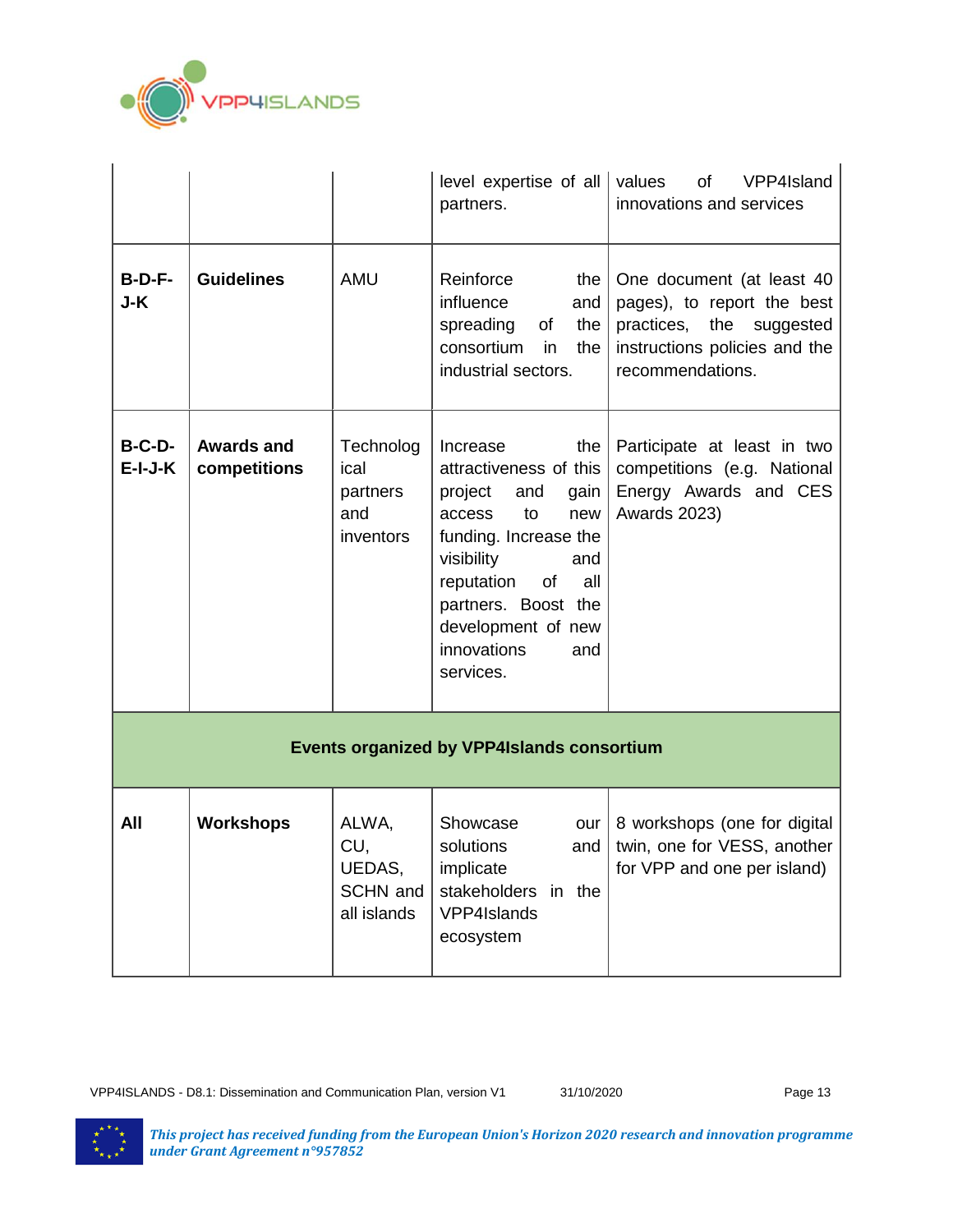

| $B-C-D-$<br>$E-F-G-$<br>$I-J-K$ | <b>Training</b>    | UEDAS,<br>ALWA,<br>SCHN and<br>AMU      | Elaborate<br>technological content<br>and train technical<br>staff, operators and<br>young researchers.                                                                | Three sessions of 3 days                                                              |
|---------------------------------|--------------------|-----------------------------------------|------------------------------------------------------------------------------------------------------------------------------------------------------------------------|---------------------------------------------------------------------------------------|
| $A-B-C-$<br>$D-E-F-$<br>I-J-K   | <b>Final Event</b> | AMU<br>and l<br>all<br>stakeholde<br>rs | Showcase<br>the I<br>outcomes of<br>the<br>project,<br>carry<br>out  <br>virtual<br>demonstrations with<br>the digital twin and<br>strong<br>create<br>collaborations. | potential<br>At<br>least<br>100<br>participants<br>high<br>and<br>satisfaction index. |

The following table summarizes the key journals, events and conferences targeted by VPP4Islands to disseminate our expected results and maximise the impacts.

**Table 3**: List of journals, events, conferences and seminars

| <b>Journal</b>                                                      | Events, conferences and<br>seminars                                                                  | <b>Consortium's Networks</b>             |
|---------------------------------------------------------------------|------------------------------------------------------------------------------------------------------|------------------------------------------|
| - Nature Energy<br>- IEEE Transactions on<br>Industrial Informatics | - IEEE PES PowerTech<br>- IEEE PES General Meeting<br>Energy Hedging 101<br>$\overline{\phantom{a}}$ | EFFRA<br>Prostep IVIP<br>Mittelstand 4.0 |

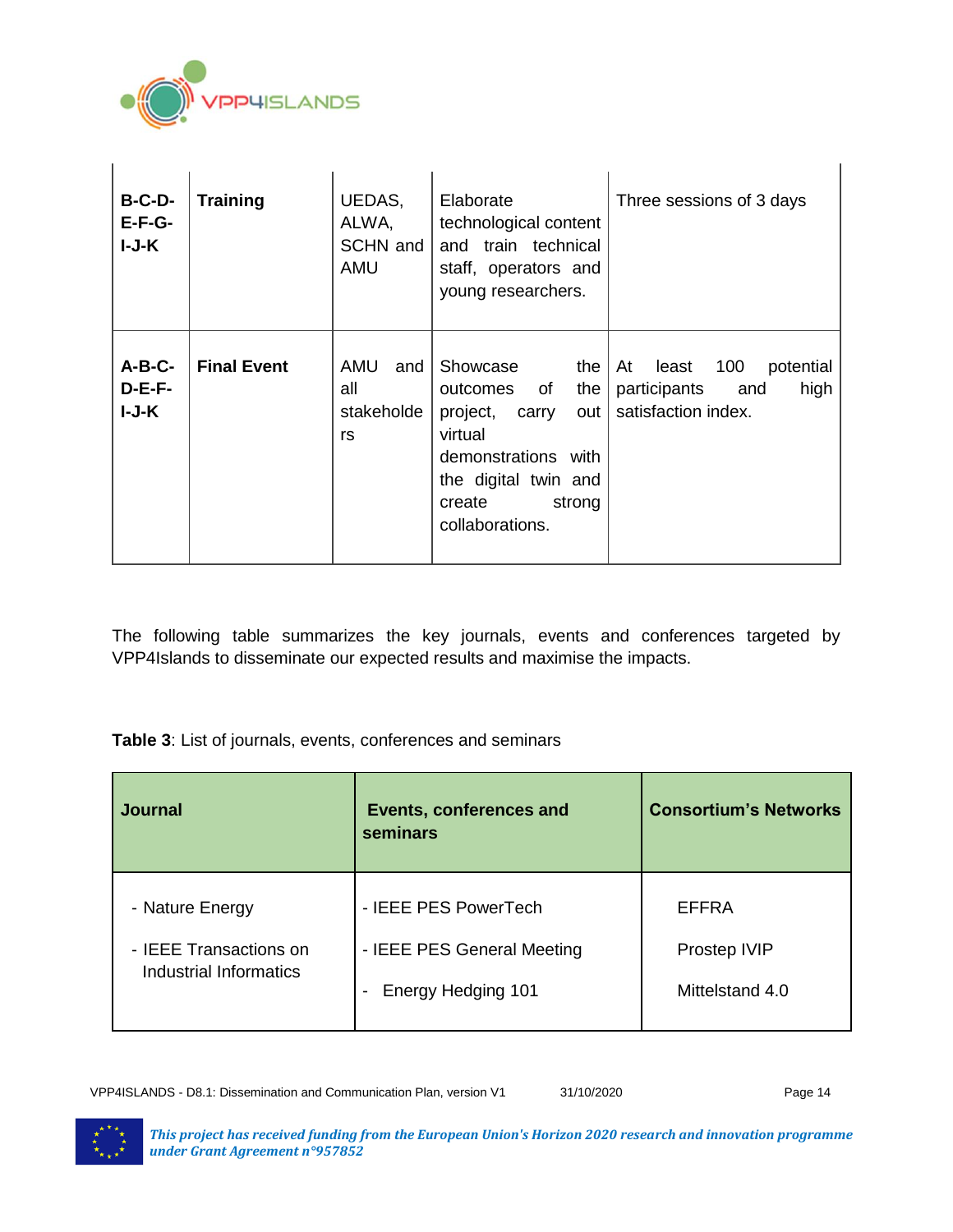

| - IEEE Transactions on<br><b>Smart Grid</b>                                                                    | - Intersolar Europe / PowerGen                                       | REScoop.eu                  |
|----------------------------------------------------------------------------------------------------------------|----------------------------------------------------------------------|-----------------------------|
|                                                                                                                | - Smart Energies Expo                                                | FrenchLab                   |
| - IEEE Transactions on<br><b>Power Systems</b>                                                                 | - E-World Energy & Water Exhibition                                  | <b>ESFRI</b>                |
| - IEEE Transactions on<br>Sustainable Energy                                                                   | International<br>Conference<br><b>on</b><br>Applied Energy (ICAE)    | <b>BRE-NET</b>              |
|                                                                                                                |                                                                      | <b>ENERCOOP</b>             |
| - IET Energy Systems<br>Integration                                                                            | CleanTech<br>Innovate<br>Event,<br>London                            | IEEE IES TC,                |
| - Applied Energy                                                                                               | - International Sustainable Energy                                   | <b>CIGRE-CIRED</b>          |
| - Control Engineering                                                                                          | Conference & Summit                                                  | EPSRC,                      |
| Practice                                                                                                       | - Energy Storage Summit,                                             | Innovate-UK,                |
| - Energy Policy                                                                                                | EnTech:<br>Accelerating<br>a<br>decentralised,<br>intelligent<br>and | <b>DEFRA &amp; EU funds</b> |
| - Energy                                                                                                       | sustainable energy market                                            | <b>DAFNI</b>                |
| - International Journal of<br><b>Energy Economics and</b>                                                      | - Energy Modelling Platform for<br>Europe                            | Euislands                   |
| Policy                                                                                                         | International<br>Conference<br><b>on</b>                             |                             |
| - Renewable Energy                                                                                             | <b>Electricity Distribution (CIRED)</b>                              |                             |
| - International Journal of<br>Energy Research, Energy<br>& Environmental Science,<br>Journal of Energy Storage |                                                                      |                             |

The publication of peer-reviewed scientific papers resulting from VPP4Islands research and innovation activities will be available in open access. Publication in leading journals will create potential benefits (project promotion, notoriety and credibility). Therefore, the papers arising from this project will be published in a free-to-access peer reviewed journals and can be shared through ResearchGate. However, this can be restricted by some contracts imposed by large scientific editors, but up to six months from publication (period of "embargo").

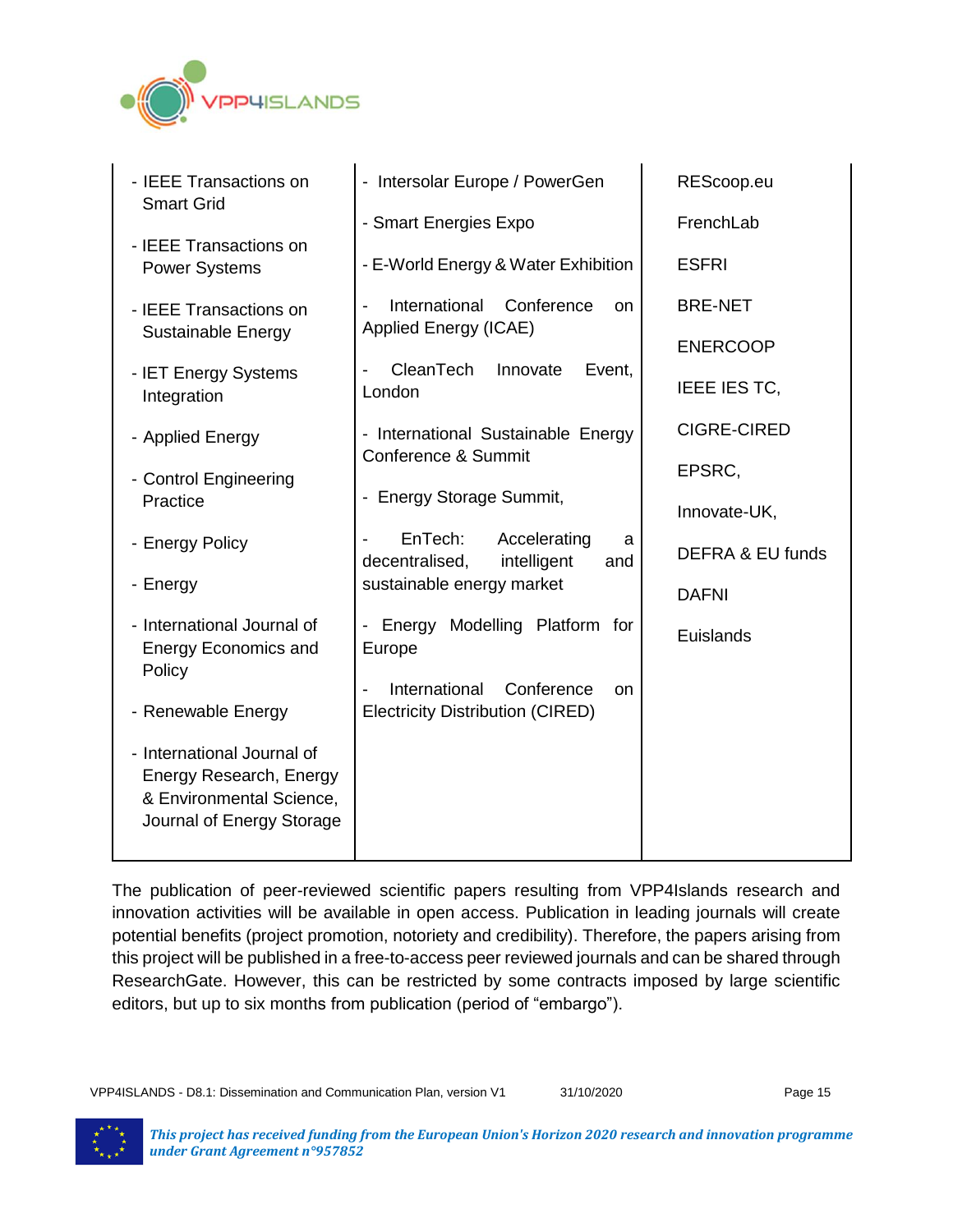

In case of exploitation decision, the RDI activities and results will be protected through patenting or licensing to guarantee the profitability and economics values. After that, the ownership of IPR and the knowledge may decide to publish.

For the successful dissemination of the project scientific and technical outcomes, the results produced and obtained throughout the entire duration of the project will be well organized, stored and disseminated to ensure successful knowledge transfer. The dissemination strategy, message and branding will be reviewed regularly by the project team; changes will be made where necessary to ensure that the plans remain both relevant and achievable.

## <span id="page-15-0"></span>**3.3. COMMUNICATION ACTIVITIES**

A specific task in WP8 will deal with the communication strategy. The consortium will create an attractive story for this amazing project. The consortium will exploit perfectly the virtual tools and platform developed in technical workpackages to attract stakeholders and different actors. Also, this task will catch attention of public and industries at large with the promotional audio-visual digital materials (shared photos, infographics, brochures, newsletters, virtual info-days, webinars, TV/radio interviews and video animation). The communication plan will include activities based on a clear identity, centered around creative tools and in connection with relevant existing social media such as YouTube, Twitter and LinkedIn. Based on selective techniques, the communication strategy will be focused on enhancing the interaction between all partners and key stakeholders to facilitate the transfer and the exchange of information and knowledge related to innovative technologies in the RES sector. A good communication strategy is a key factor for a successful project and ensuring a clear understanding, knowledge sharing and innovation spreading.

| <b>Target</b> | <b>Communication</b>       | <b>Partner</b>     | <b>Communication indicators</b>                                                                                                                                                      |
|---------------|----------------------------|--------------------|--------------------------------------------------------------------------------------------------------------------------------------------------------------------------------------|
| <b>Group</b>  | activities                 | <b>Responsible</b> |                                                                                                                                                                                      |
| All           | Website<br>and<br>platform | RDIUP,<br>partners | all At least 150,000<br>website visitors<br>per<br>year<br>(Launched at M3). Also, all partners will promote<br>the project results through their websites/social<br>media accounts. |

**Table 4:** Communication Activities, including Impact & KPIs

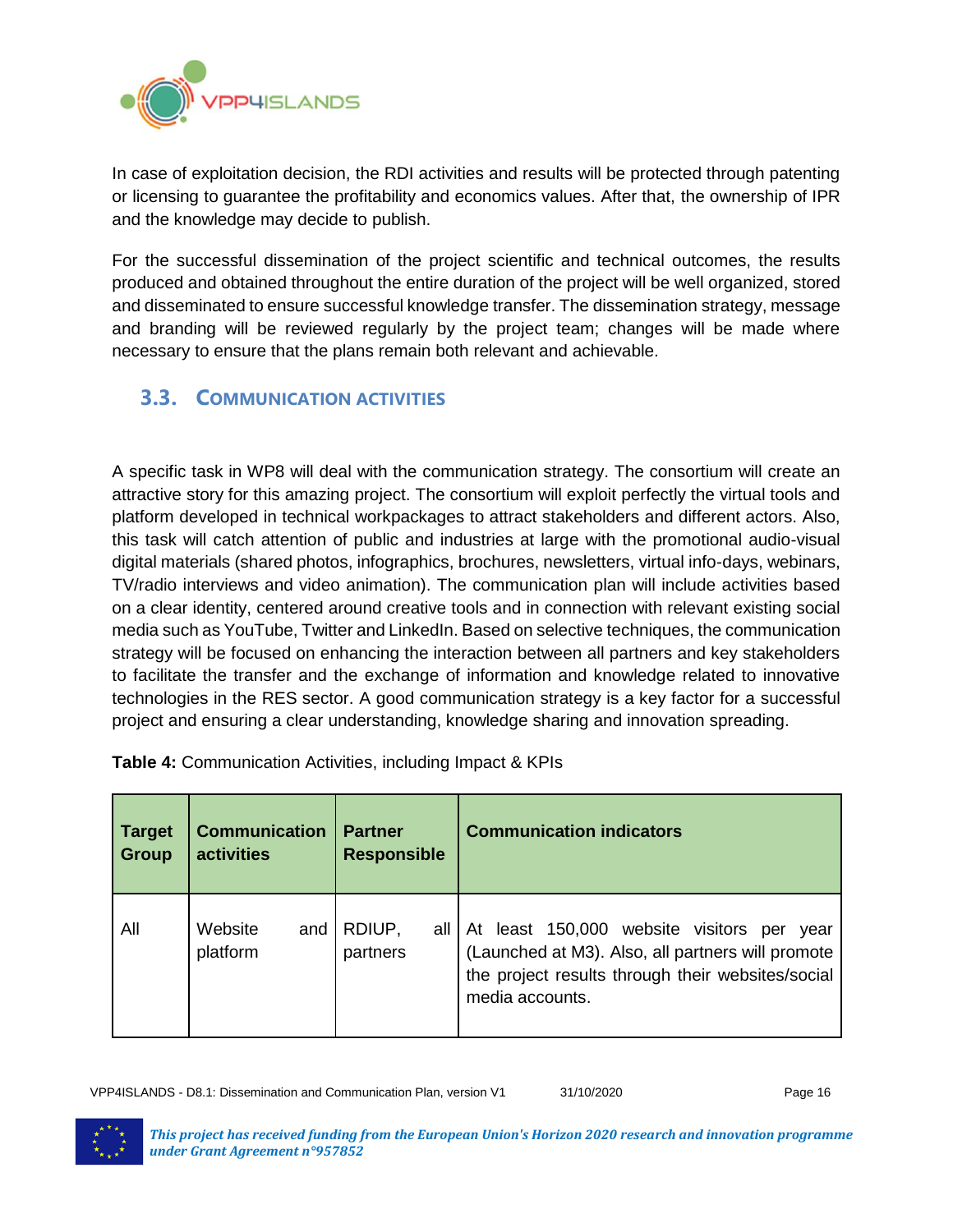

 $\mathbf{I}$ 

| All                               | Mobile<br>phone<br>videos                   | All<br>partners,<br><b>RDIUP</b> | 2 short "mobile phone style" videos per year to<br>be published at social media to explain<br><b>VPP4Islands activities</b>                                                               |
|-----------------------------------|---------------------------------------------|----------------------------------|-------------------------------------------------------------------------------------------------------------------------------------------------------------------------------------------|
| $A-B-C-$<br>$D-E-F-$<br>$G-I-J-K$ | Postcards<br>&<br>&<br>Rollups<br>Giveaways | RDIUP,<br>all<br>partners        | Distribution of at least 1000 postcards per year;<br>Rollups and Giveaways regularly used at events.                                                                                      |
| All                               | Flyer                                       | <b>RDIUP</b>                     | Distribution of at least 3000 flyers by the end of<br>the project.                                                                                                                        |
| All                               | Social Media &<br>Videos                    | RDIUP,<br>all<br>partners        | At least 250 Twitter followers and at least 500<br>retweets and/or likes per year, over 250 likes on<br>Facebook per year; over 250 LinkedIn members.                                     |
| $B-C-D$ -<br>$F-G-I-J-$<br>K      | <b>Newsletters</b>                          | AMU,<br>all<br>partners          | 1 newsletter every 6 months, at least 150<br>newsletter subscribers per year. Partners will in<br>each upcoming issue present the status of<br>ongoing activities related to VPP4Islands. |
| $B-C-D-$<br>$F-G-I-J$             | Press releases &<br>news articles           | AMU,<br>all<br>partners          | At least 2 press releases per year and non-<br>scientific articles (6 per year), published by the<br>entire consortium (with strong support from<br>RDIUP).                               |

Finally, any communication activity related to the VPP4Islands project (including in electronic form, via website, platform, etc...) and major results funded by the grant will:

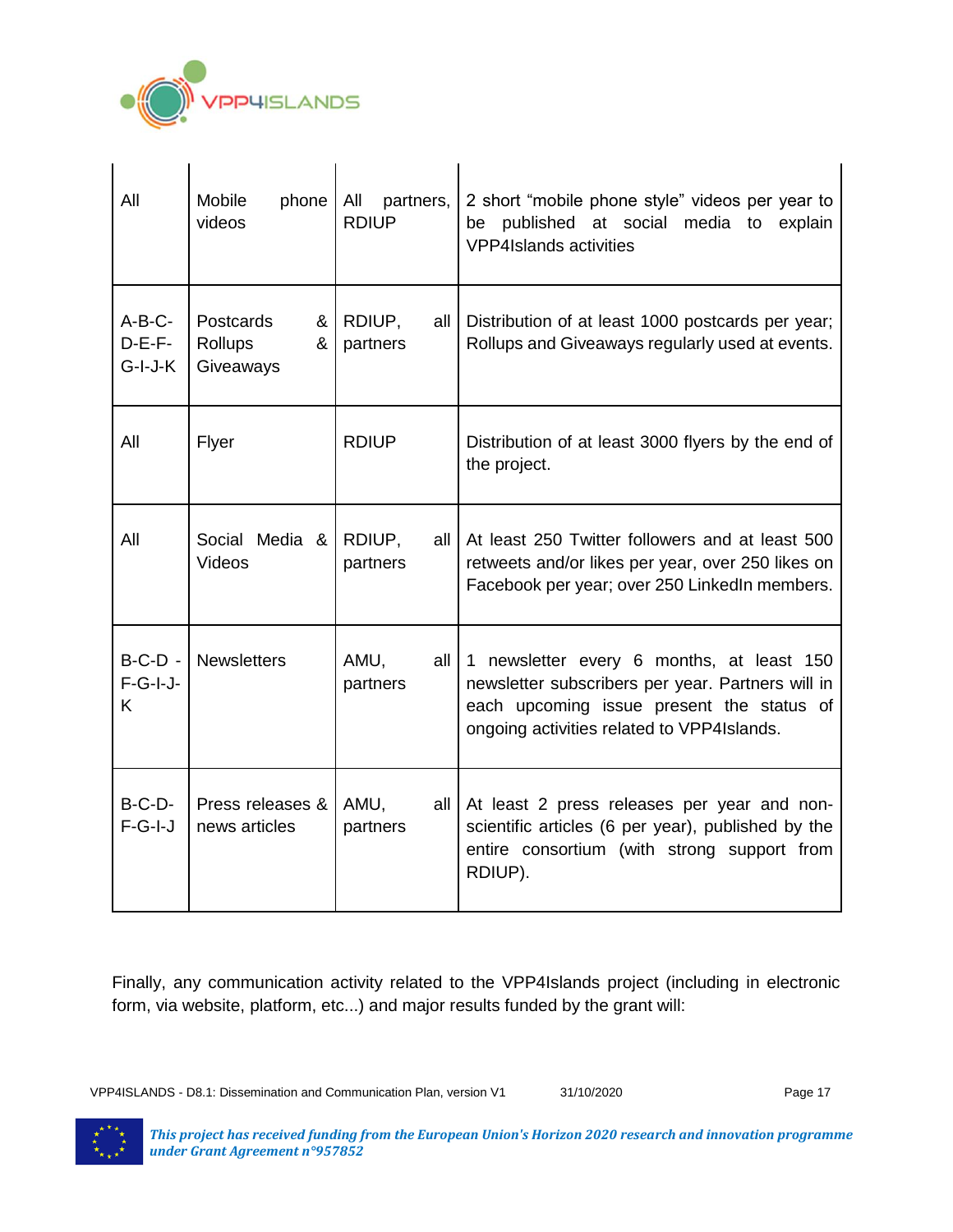

- Display clearly the VPP4Islands logo and the EU emblem and, when displayed together with another logo, the EU emblem will have appropriate prominence
- Include the following information: "This project has received funding from the European Union's Horizon 2020 research and innovation programme under grant agreement N. 957852".
- For infrastructure, equipment and major results "This [infrastructure] [equipment] [insert type of result] is part of a project that has received funding from the European Union's Horizon 2020 research and innovation programme under grant agreement N. 957852".

## <span id="page-17-0"></span>**3.4. COMMUNICATION CHANNELS**

#### <span id="page-17-1"></span>*VPP4ISLANDS WEBSITE*

The partners have communicated about the project start in their respective websites.

VPP4ISLANDS website will be available at M3. It will show a clear description of VPP4ISLANDS objectives, all public information about the project, highlighting achievements and progress. The web site will link to beneficiaries' home pages and to webpages of other relevant projects.

An intranet collaborative portal, accessible only to authorized members, assists the communication between project partners.

The information to be disclosed on the site should be scientific and accurate, to allow the reader to get a good general insight into the project's goals and methodology, yet not overly technical to allow people from outside the scientific research field to easily understand it.

A section will be dedicated to job offers.

#### <span id="page-17-2"></span>*SOCIAL MEDIA*

To date, the account of the project has been generated for the two following social media. LinkedIn: https://www.linkedin.com/company/vpp4islands/

Twitter: @VPP4Islands

YouTube [\(VPP4Islands\)](https://www.youtube.com/channel/UC6R59Vkxwt5_A0eCxPDu6Aw?view_as=subscriber): Videos from partners; Interviews to leading researchers, entrepreneurs and industrial organizations in the field of renewable energy, where they can share to the target viewers/audience an in-depth information on the specific topic.

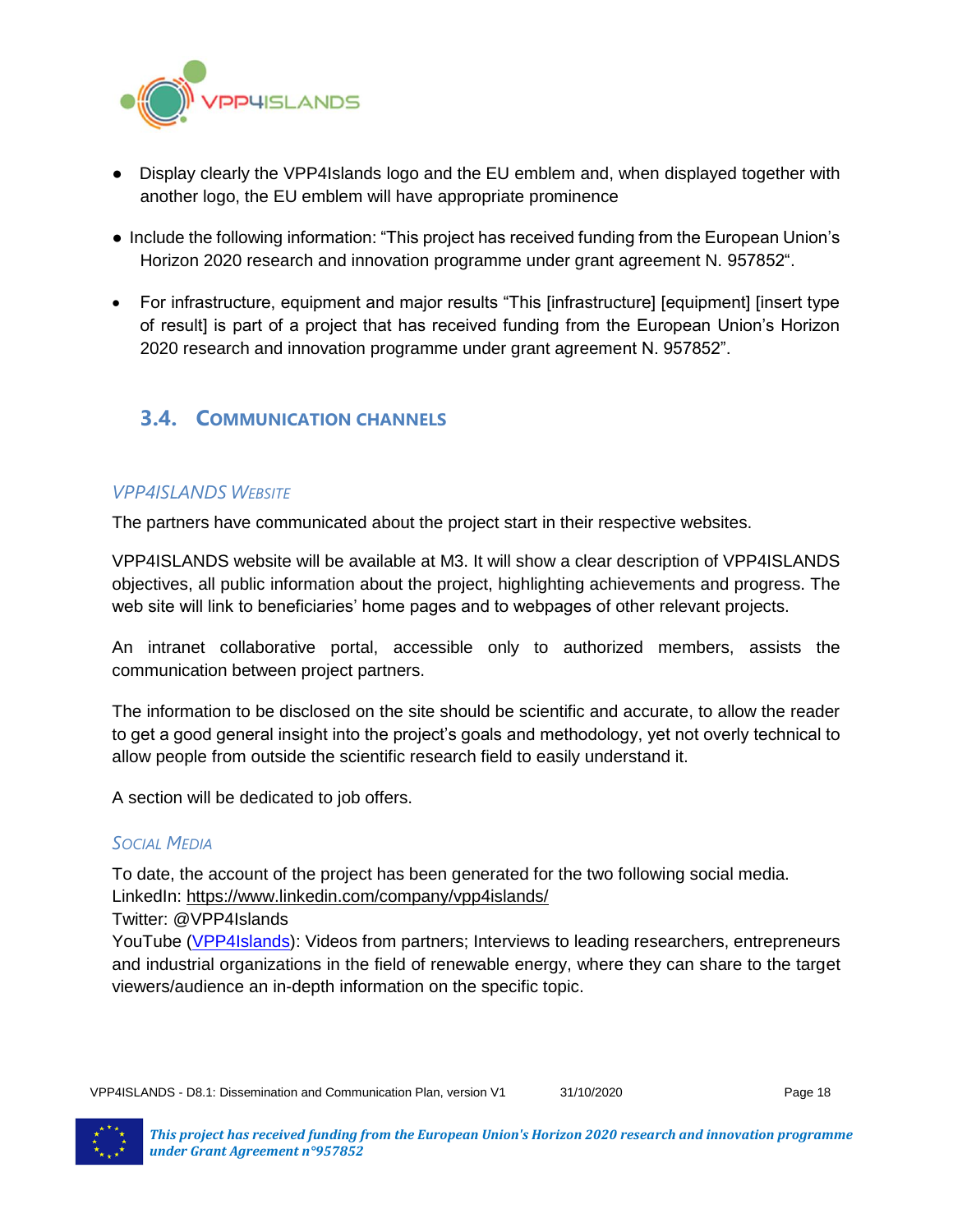

#### <span id="page-18-0"></span>*FLYERS, POSTCARDS, ETC.*

Although the electronic supports are to privilege in respect of paper for a more attentive environmental behavior (and we are going to work in this way for communication inside the consortium), it happens that the paper support is important to reach a wider audience.

We are going to design and produce one set of flyers and postcards by M4 in order to have this available for the partners to diffuse locally and giveaways and rollups for the workshops, to be scheduled as the solution of the present COVID pandemic outbreak will permit more visibility for organisation.. A second set will be produced during the second year of the project in order to update it with public results, outcomes and findings from VPP4ISLANDS. This material will be used in all public events (conferences, workshops, exhibitions) where VPP4ISLANDS partners will participate.

#### <span id="page-18-1"></span>*PRESS RELEASES AND NEWSLETTERS*

Press releases containing the most important project results will be issued after the conferences. Newsletters will be published at least every six months. They will be both posted on the project website.

#### <span id="page-18-2"></span>*COMMUNICATION INTERNAL TO THE CONSORTIUM*

The project is carried out by a large transnational consortium with partners coming from and outside Europe. In order to assure the smooth communication among partners, some tools and channels have been chosen in respect of the expected output.

For day-to-day communication, the professional emails are the more immediate channel. Considering the large participation from personnel with different expertise, the definition of the relevant target of the communication is recommended and some thematic mailing lists have been created at this effect. Other instruments that may be used in order to avoid the multiplication of emails are Slack, Doodle, or chats.

For the sharing of files relevant to the project, there is a dedicated cloud directory in the Aix-Marseille University server.

The modalities of communication before and after the meetings of the project boards are object of the Consortium Agreement, as well as the occurrence of these meetings. The minutes of meetings are validated by all the participants to the meeting before the distribution to all the partners.

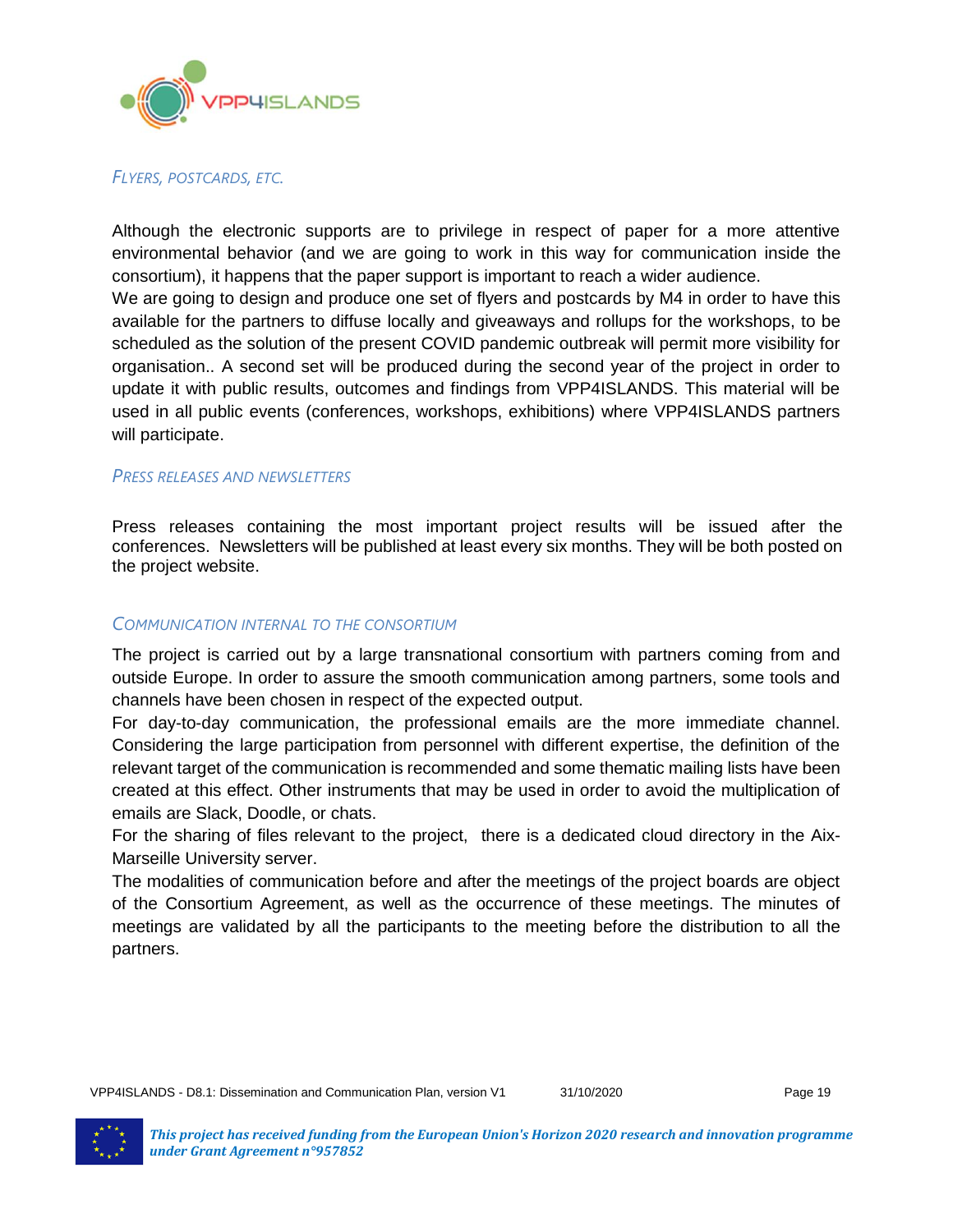

## <span id="page-19-0"></span>**3.5. JOINT ACTIONS WITH SIMILAR EU-FUNDED PROJECTS**

VPP4Islands aims to create joint ventures and organise common dissemination activities with existing projects to learn from their experience and get help to identify non-technical obstacles while proposing solutions to overcome these barriers and sharing knowledge. The JVs will help also to provide a shared and comprehensive feedback and recommendation to policy makers. We will create a joint venture with INSULAE and learn from their experiences to avoid barriers during demonstrations.

VPP4Islands networking, joint venture and cooperation plan is a deliverable that will produced at month 4.

#### <span id="page-19-1"></span>**3.6. VISUAL IDENTITY OF THE PROJECT**

The following project logo has been designed in a way that it represents VPP4ISLANDS concept and vision. It shows in a stylised manner the islands connected by waves of data.



## <span id="page-19-2"></span>**3.7. MONITORING AND EVALUATION OF COMMUNICATION AND DISSEMINATION ACTIVITIES**

Several ways to monitor the impact of VPP4ISLANDSs communication and dissemination strategy will be used. Analysis of actions and tools will further allow us to realign and maximize efforts where most effective, and to revise or abandon paths that consistently do not meet expectations.